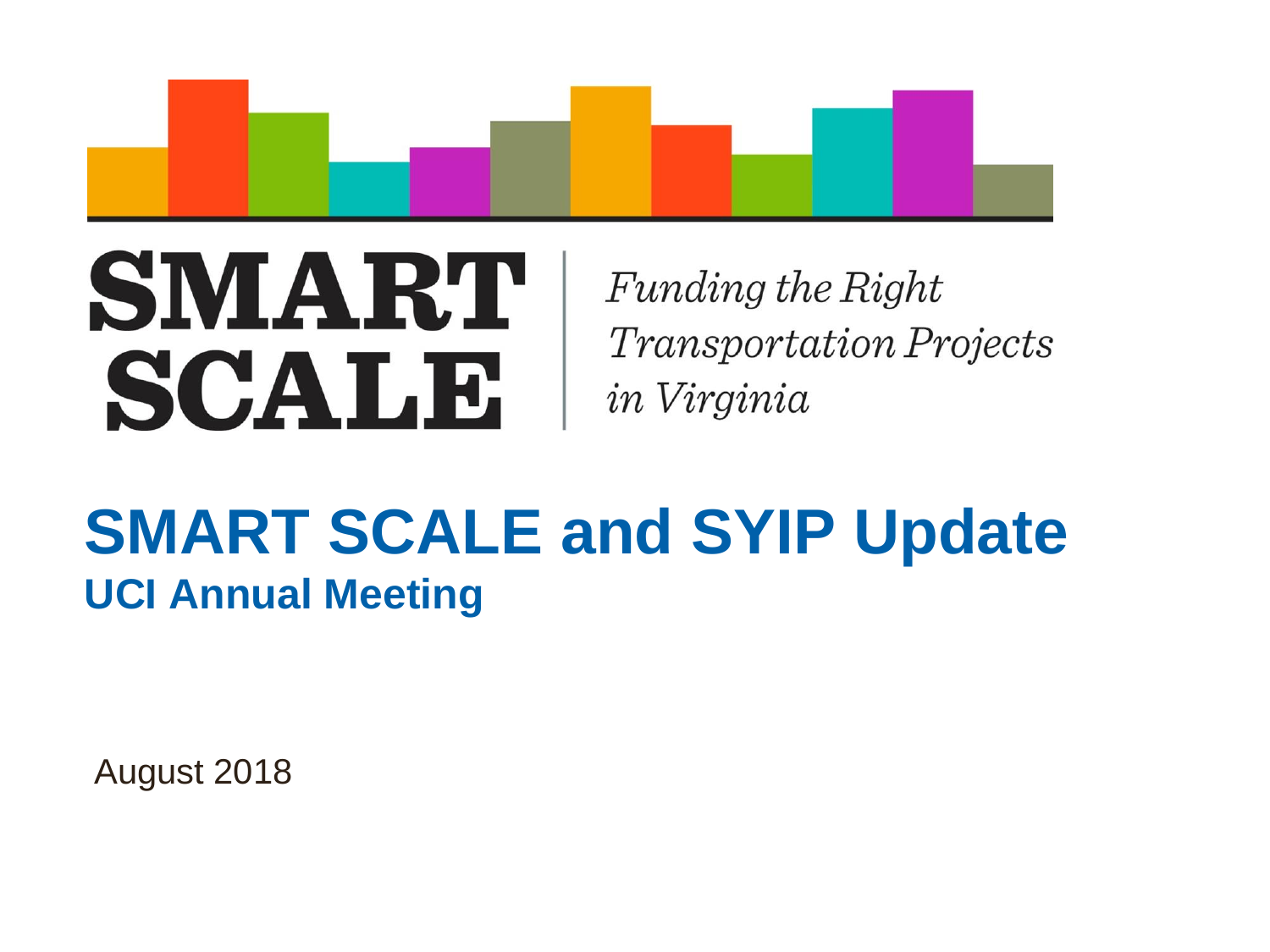## **Overview**



- SMART SCALE Policy Changes
- Round 3 Stats
- Status of Pre-Screening
- Schedule
- FY2020-2025 SYIP Update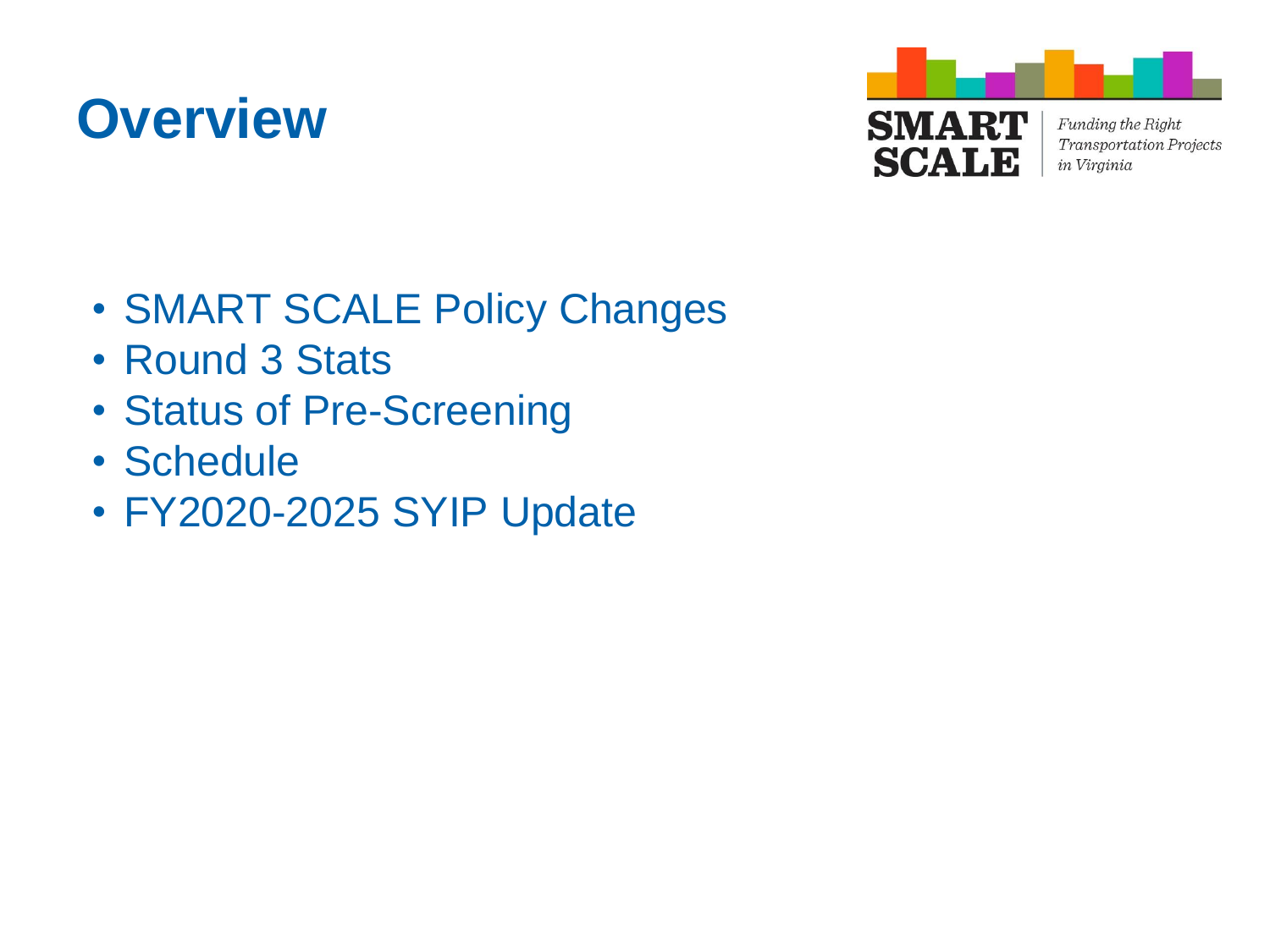# **SMART SCALE Policy Changes for Round 3**



- Biennial schedule
	- Intake earlier and longer
- Number of applications allowed per applicant
	- $<$  200K locality / 500K region = 4
	- $>200K$  locality / 500K region = 10
	- CTB members may allow 1 additional per district
- Project readiness
	- Formalize and strengthen policy on required level of project planning
	- Demonstrate that a project has public support, requiring resolution of support from governing body
- Project eligibility
	- Clarify the ineligibility of maintenance and SGR projects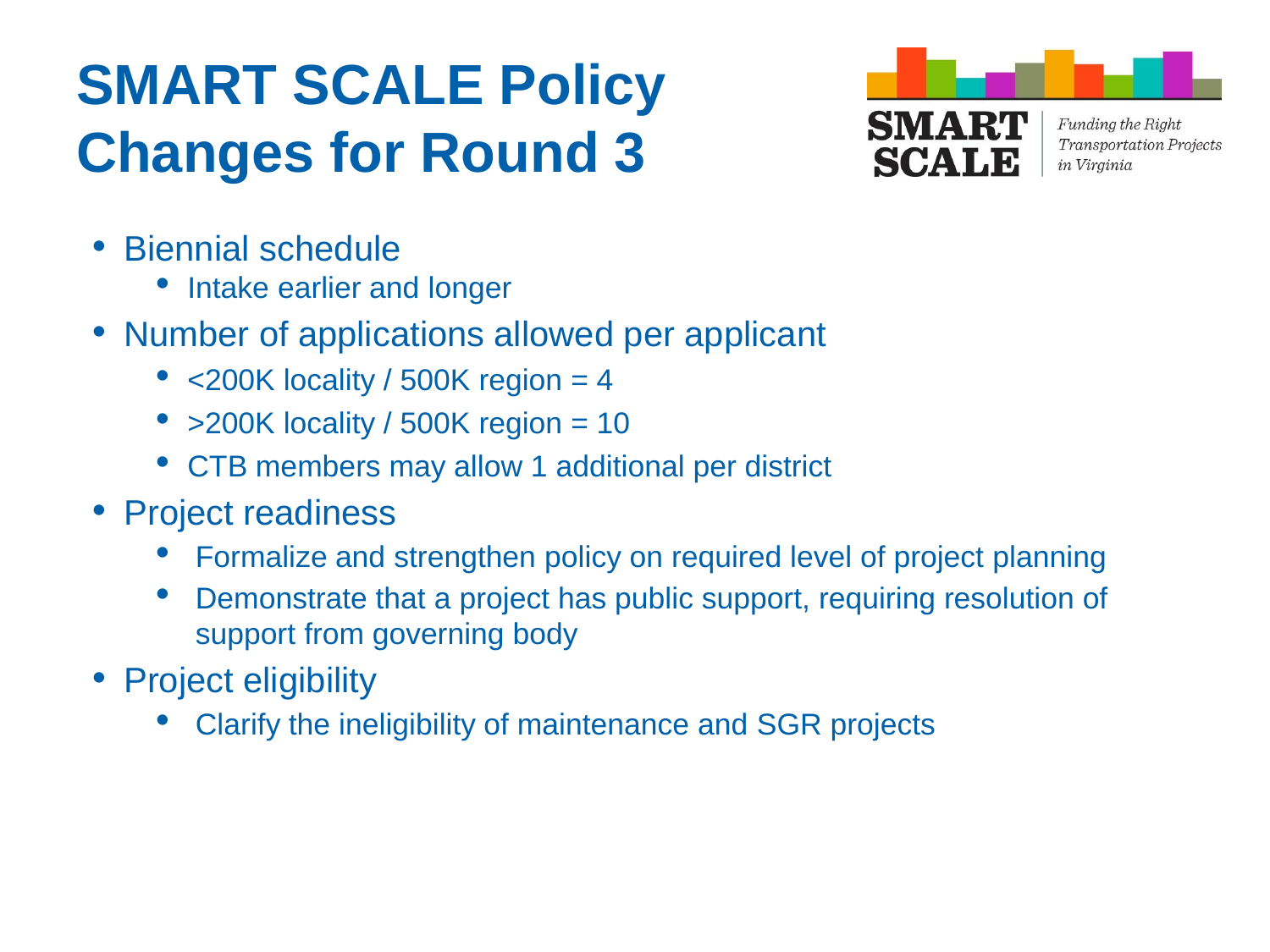# **SMART SCALE Policy Changes for Round 3**



- Minor refinement to some measures
- Full Funding Policy
	- Program not intended to replace committed local/regional funding sources, proffers, and/or other committed state/federal funding sources
	- If \$ request is to add components to existing fully funded project then requested components will be analyzed independently
- Relationship of Major Project Elements
	- Project elements must be associated (contiguous or same improvement type)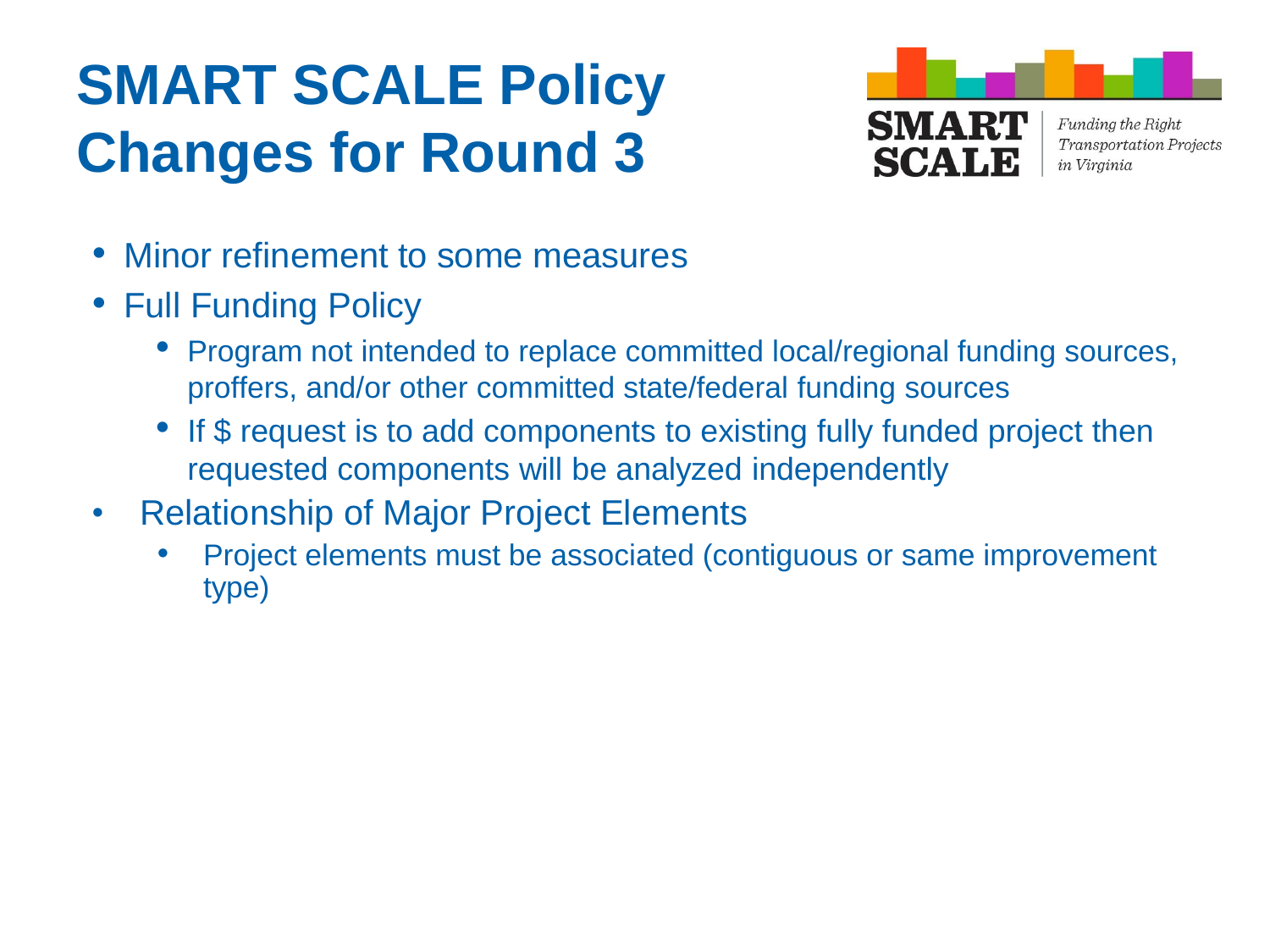## **Round 3 Schedule**





**From Prior Rounds**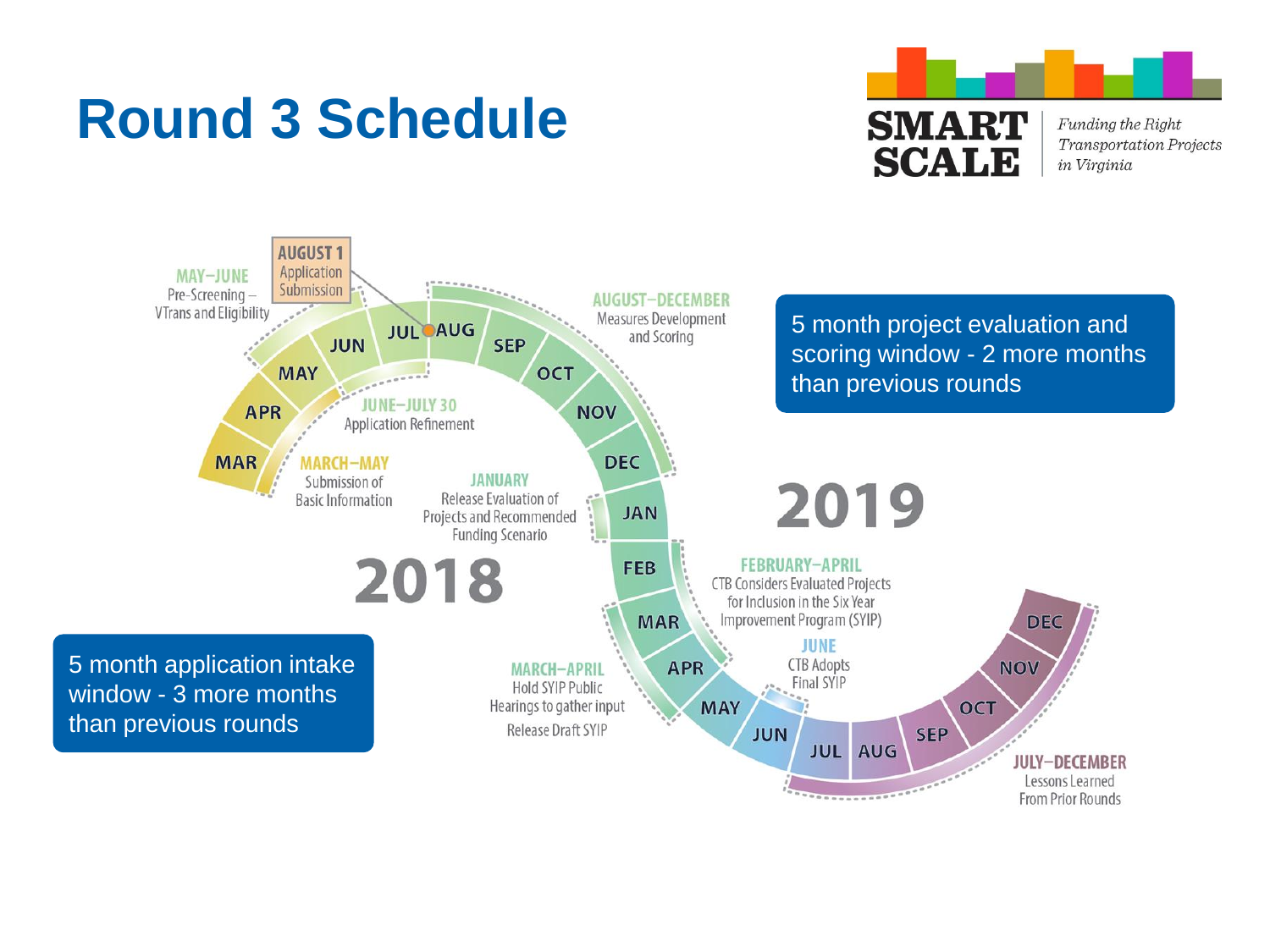### **Round 3 Application Stats**





| <b>District</b>          | <b>Apps</b> |
|--------------------------|-------------|
| <b>Bristol</b>           | 50          |
| <b>Culpeper</b>          | 43          |
| Fredericksburg           | 32          |
| <b>Hampton Roads</b>     | 56          |
| Lynchburg                | 30          |
| <b>Northern Virginia</b> | 46          |
| <b>Richmond</b>          | 81          |
| <b>Salem</b>             | 49          |
| Staunton                 | 69          |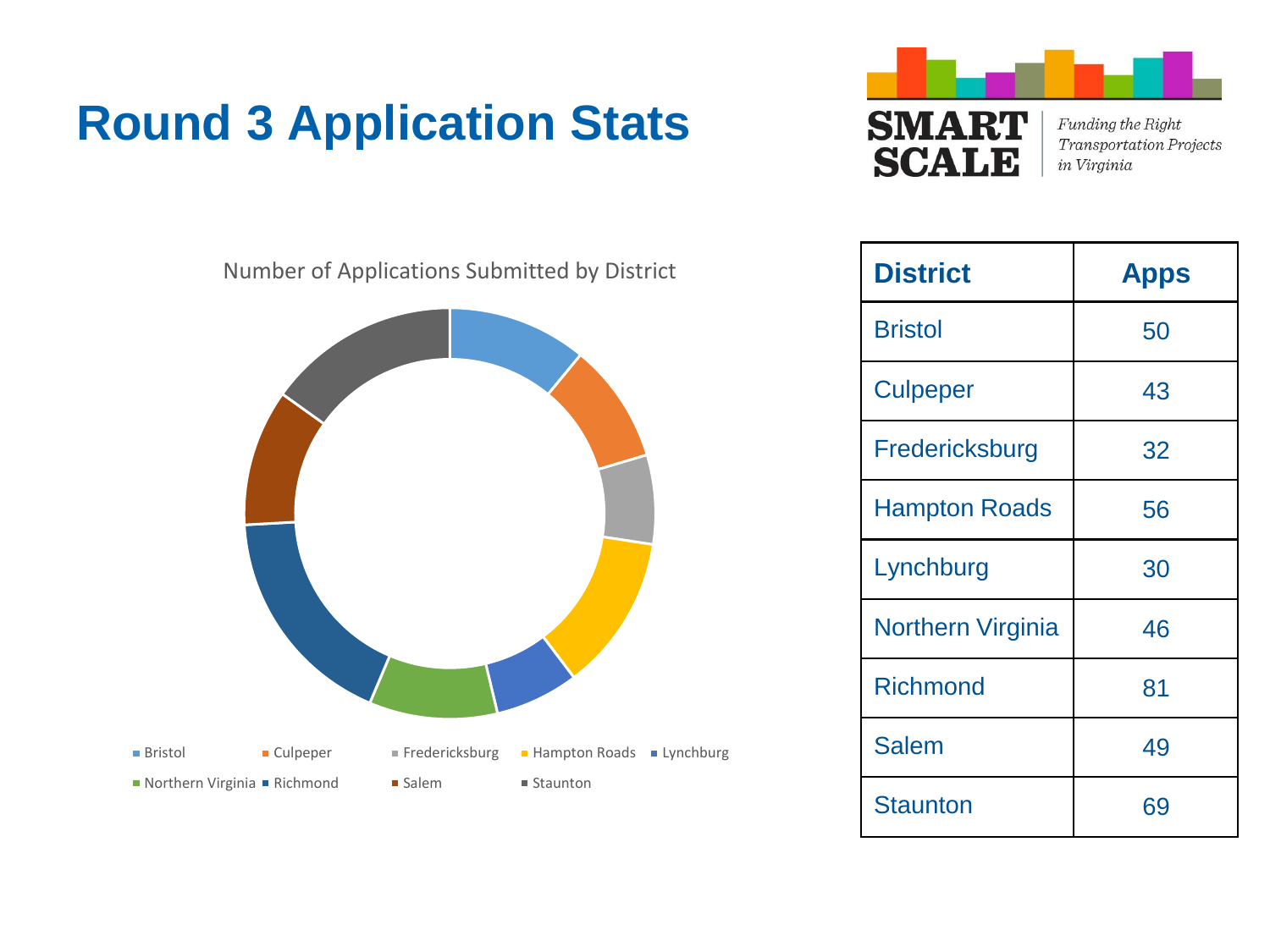### **Round 3 Application Stats**